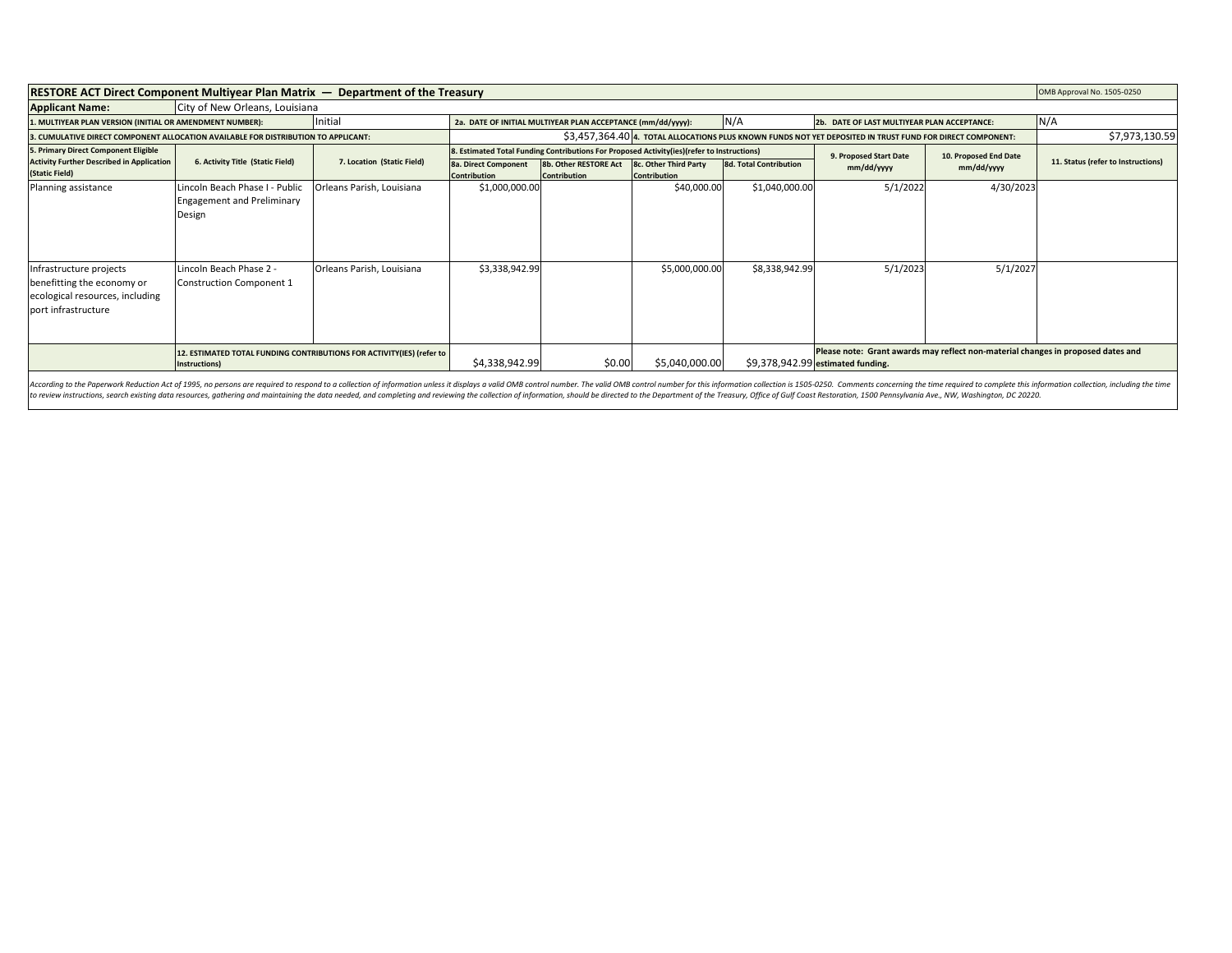# **RESTORE ACT Direct Component Multiyear Plan Narrative**

# **Department of the Treasury**

OMB Approval No. 1505-0250

**Directions: Use this form for the Initial Multiyear Plan and any subsequent amendments to an accepted Multiyear Plan. For amendments, include only new and/or materially modified activities.**

| Multiyear Plan Version (Initial or Amendment Number): | Initial |
|-------------------------------------------------------|---------|
| Date of Initial Multiyear Plan Acceptance:            | N/A     |
| Date of Last Multiyear Plan Acceptance:               | N/A     |

| Eligible Applicant Name:                                                                                                   | Orleans Parish, Louisiana              |  |  |  |
|----------------------------------------------------------------------------------------------------------------------------|----------------------------------------|--|--|--|
| Name and Contact Information of the Person to be contacted (POC) on matters concerning this Multiyear Implementation Plan: |                                        |  |  |  |
| POC Name:                                                                                                                  | Austin Feldbaum                        |  |  |  |
| POC Title:                                                                                                                 | <b>Hazard Mitigation Administrator</b> |  |  |  |
| POC Email:                                                                                                                 | afeldbaum@nola.gov                     |  |  |  |
| POC Phone:                                                                                                                 | (504) 940-4009                         |  |  |  |

#### NARRATIVE DESCRIPTION:

1. A description of each activity, including the need, purpose, objective(s), milestones and location. Include map showing the location of each activity.

Lincoln Beach Phase I: Public Engagement and Preliminary Design 2022-2023

The purpose of this activity is to develop plans and designs for the redevelopment of Lincoln Beach as a public recreational area. This planning and design activity is needed to define the community's vision for the beach and develop construction-ready plans for key project elements.

#### Phase I Objectives:

- 1. Conduct Public Outreach and Engagement meetings, including but not limited to Lincoln Beach Community Advisory Committee meetings
- 2. Complete Architectural and Engineering Design Documents for Component 1 elements including pedestrian and vehicle access, recreational fishing pier, walking paths, and restoration of existing historic structures
- 3. Develop a master plan for the redevelopment of Lincoln Beach, including current and future phases of development and programming.
- 4. Included in the master plan, develop a habitat management plan including invasive species control and preservation of existing wetlands.

Phase I Milestones:

Milestone 1: Site Master Plan Milestone 2: Component 1 Construction Docs

RESTORE Direct Component funding for Phase I is \$1,000,000. The City of New Orleans has allocated \$40,000 from an EPA grant to design a green infrastructure parking lot for the site.

# Lincoln Beach Phase 2: Construction Component 1 2023-2027

The purpose of this public infrastructure project is to restore public access to the Lake Pontchartrain lakefront in order to preserve cultural resources, provide an ecological outdoor education site stimulating economic development and job creation, promote tourism, facilitate healthy lifestyle activities such as biking, swimming, hiking and recreational fishing in a demographically disadvantaged neighborhood, and restore coastal habitat.

According to the Paperwork Reduction Act of 1995, no persons are required to respond to a collection of information unless it displays a valid OMB control number. The valid OMB control number for this information collection is 1505-0250. Comments concerning the time required to complete this information collection, including the time to review instructions, search existing data resources, gathering and maintaining the data needed, and completing and reviewing the collection of information, should be directed to the Department of the Treasury, Office of Gulf Coast Restoration, 1500 Pennsylvania Ave., NW, Washington, DC 20220.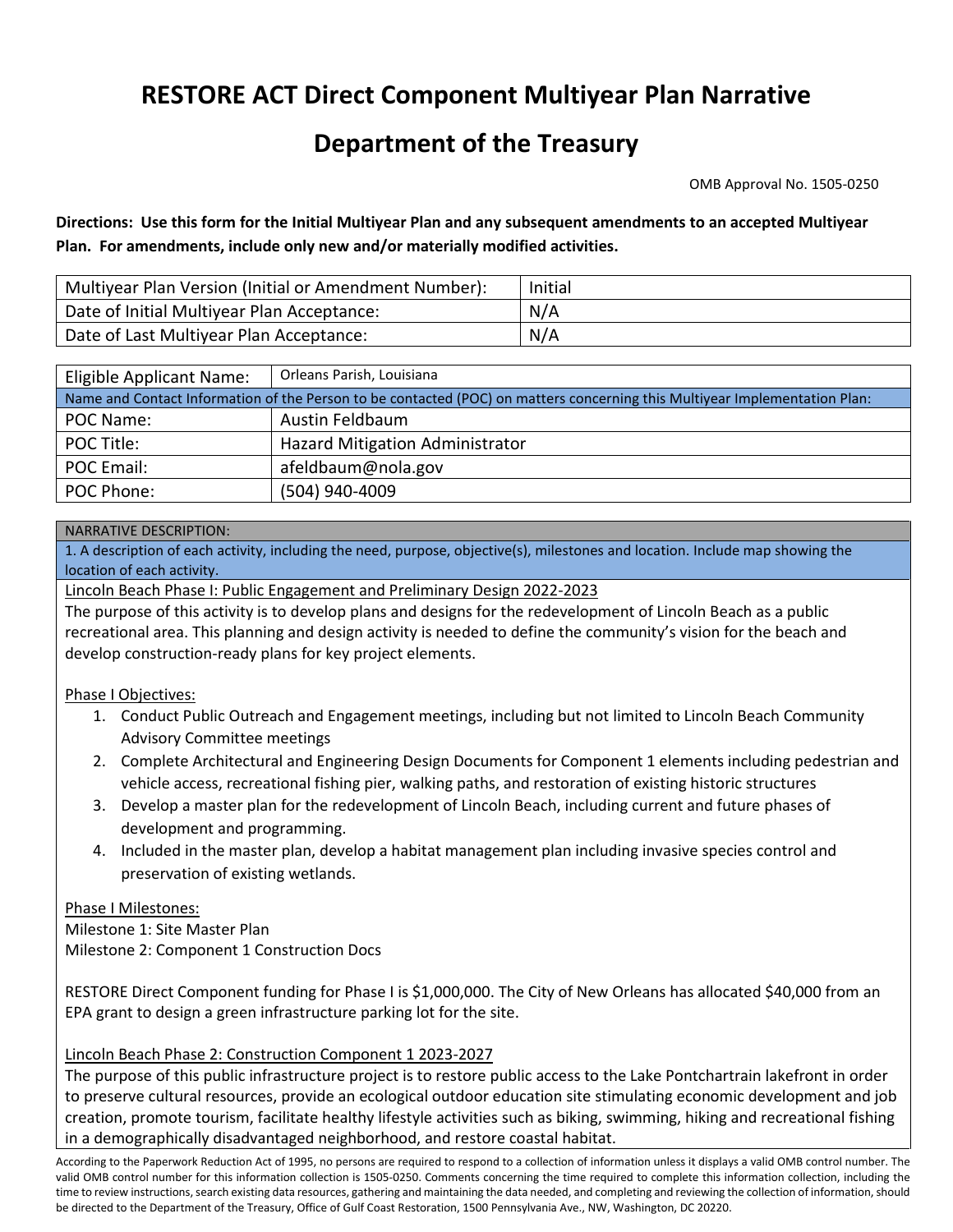This project is needed to provide safe recreational access to Lincoln Beach for public uses. The minimum requirements to provide for safe public access and recreational use at Lincoln Beach are identified in the April 2021 Lincoln Beach Site Assessment Report prepared for the City of New Orleans Public Works Department by Digital Engineering and Imaging, Inc.

Funding for Phase 2 includes \$3,338942.99 Direct Component funding, as well as an additional \$5 Million from the City General Fund. These local funds are available immediately and may be reimbursed at a later date by Direct Component funds. Once constructed, the project's features will be operated and maintained by the City of New Orleans for its estimated useful life.

# Phase 2 Objectives:

- 1. Construct parking, pedestrian and emergency vehicle access points, and walking paths to provde for public access to the beach
- 2. Construct a public pier for recreational fishing access.
- 3. Complete Removal, rehabilitation, and/or replacement of existing waterfront structures and pavilions
- 4. Complete initial landscaping, including invasive species removal

# Phase 2 Milestones:

Milestone 3: Final Plans and Specs, CDs, RFP etc 2023 Milestone 4: Component 1 Construction Complete 2027

#### Location*:*

Lincoln Beach is located in the City of New Orleans, Orleans Parish, Louisiana. Approximate location of the site is shown in Figure 1 below.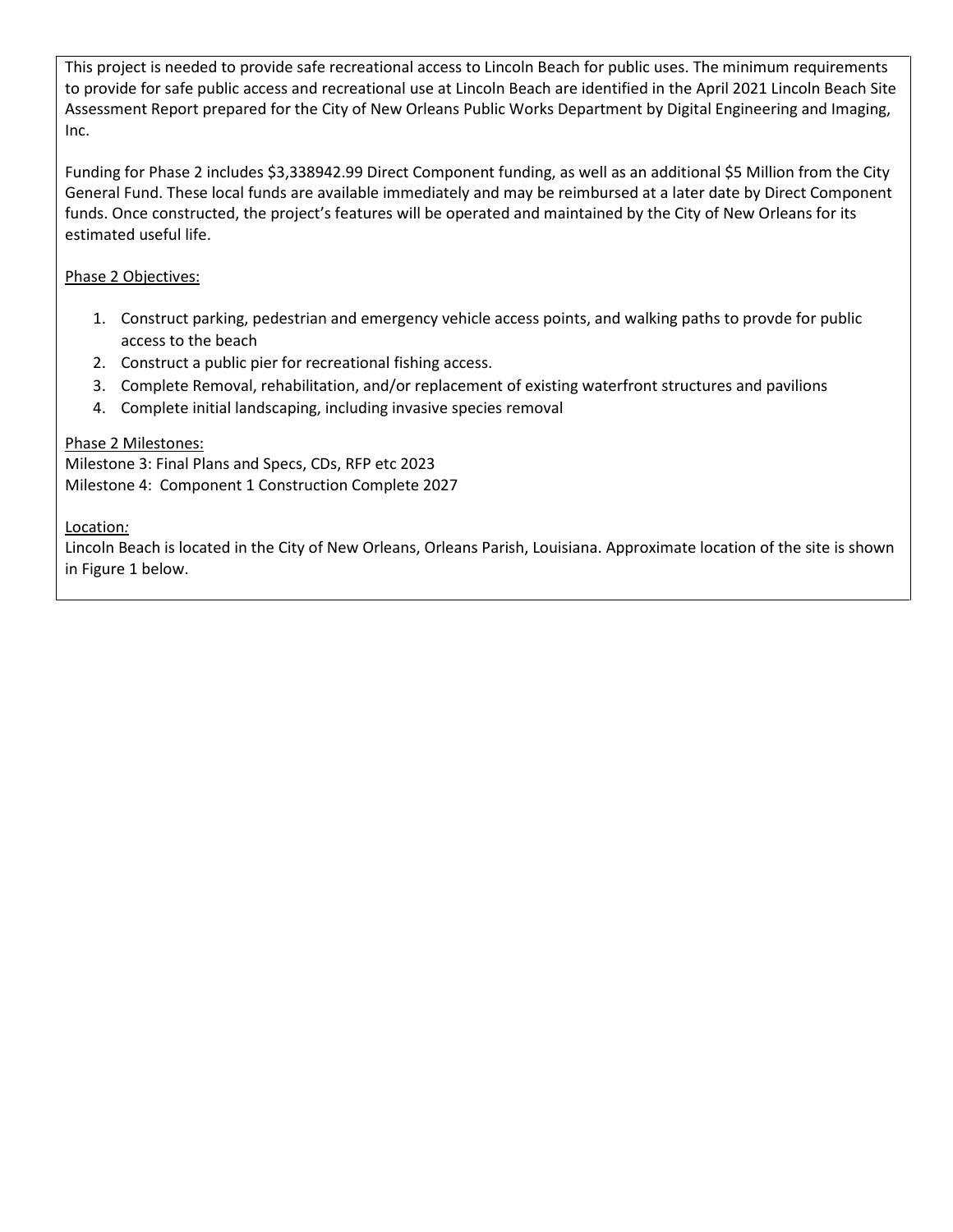

2. How the applicant made the multiyear plan available for 45 days for public review and comment, in a manner calculated to obtain broad-based participation from individuals, businesses, Indian tribes, and non-profit organizations, such as through public meetings, presentations in languages other than English, and postings on the Internet. The applicant will need to submit documentation (e.g., a copy of public notices) to demonstrate that it made its multiyear plan available to the public for at least 45 days. In addition, describe how each activity in the multiyear plan was approved after consideration of all meaningful input from the public and submit documentation (e.g., a letter from the applicant's leadership approving submission of the multiyear plan to Treasury or a resolution approving the applicant's multiyear plan).

The draft plan was made available for public comment for a period of 45 days beginning 10/11/2021 and ending 11/30/2021. The public was notified of the draft availability through a news release issued 10/11/2021 by the Mayor's Communications Office, as well as through an e-newsletter notice to people who have previously expressed an interest in being updated on the re-development of Lincoln Beach. A copy of this plan is also available at <http://nola.gov/LincolnBeach> .

Additionally, the City established a Lincoln Beach Community Advisory Committee (LBCAC) in 2021. Details about this draft plan were discussed at the LBCAC meeting on Dec. 6, 2021. The LBCAC typically notifies interested parties of updates on Lincoln Beach via their Facebook group. They also email information about the project to their private interested parties list.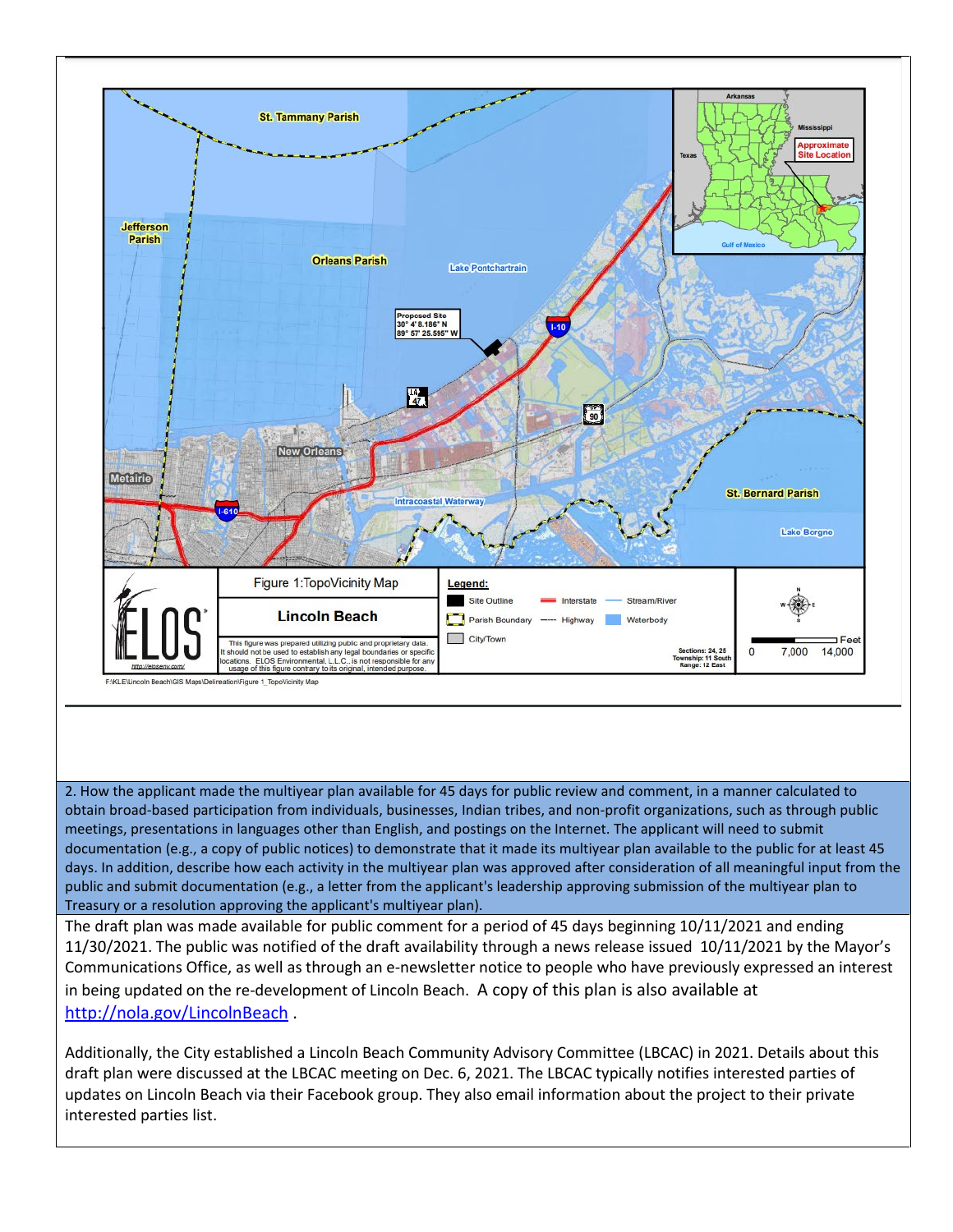A total of 84 comments were received via email. A record of all comments is including as an attachment to this plan. Of the comments received, 76 of 84 were explicitly supportive of the proposed use of RESTORE funds, and none of the commenters expressed opposition to the MYIP. Collectively, commenters raised issues around workforce development and economic opportunity, collaborative planning and community engagement, specific conceptual designs and use cases, and other issues that will be addressed during the planning and design of the project but which did not require revisions to the MYIP.

Updates on Lincoln Beach are typically covered by local media. The City will attempt to honor media inquiries to be sure additional information is shared as widely as possible. Development of the Lincoln Beach Master Plan will include an ample public participation element and be available in multiple languages to meet the needs of our residents who speak Spanish and Vietnamese.

At the January 6, 2022 regular meeting of the New Orleans City Council, the council adopted Resolution R-22-2, which approves the multiyear plan and approves the submission of the plan to US Treasury Department.

3. How each activity included in the applicant's multiyear plan narrative meets all the requirements under the RESTORE Act, including a description of how each activity is eligible for funding based on the geographic location of each activity and how each activity qualifies for at least one of the eligible activities under the RESTORE Act.

*Eligibility for Funding under RESTORE Direct Component*

The Primary Eligible Activity associated with the Lincoln Beach Restoration Phase 1 project is planning assistance. The activities of this project will consist of planning in the form of public engagement and preliminary project design for Phase 2.

The Primary Eligible Activity associated with Lincoln Beach Restoration Phase 2 project is as an infrastructure project benefiting the economy or ecological resources. The primary activities to be funded include construction of the infrastructure components required to safely reopen the beach to public use. Reopening Lincoln Beach will benefit the local economy through direct job creation and expansion of tourism and recreational visitation, as well as benefiting ecological resources through habitat restoration and enhancement. The proposed project is located in the Gulf Coast Region, meets the Comprehensive Land Use Plan Certification requirements for Louisiana, and is consistent with the most recent version of the Louisiana Coastal Master Plan.

4. Criteria the applicant will use to evaluate the success of the activities included in the multiyear plan narrative in helping to restore and protect the Gulf Coast Region impacted by the Deepwater Horizon oil spill.

The success of the Lincoln Beach Restoration project will be evaluated by the completion of construction of key infrastructure features identified in the final project design. City of New Orleans will monitor successful achievement of project milestones using typical project management systems. Performance measures that will be assessed include:

Phase I Performance Measures:

- 1. Complete design package for public access points, recreational pier, and other infrastructure components
- 2. Complete Master Plan for development, including infrastructure plans, habitat management, economic development, and cultural resources.

Phase II Performance Measures

- 1. Number of visitors accessing the park
- 2. Quantity of debris removed
- 3. Linear Feet of walking path and fishing pier constructed
- 4. Cubic Yards of beach sand restored
- 5. Acres of habitat restored or enhanced

5. How the activities included in the multiyear plan narrative were prioritized and list the criteria used to establish the priorities. An interdisciplinary team of Parish staff reviewed existing plans, policies and studies to identify candidate projects.

# **Review and Summary of past plans, reports, and scientific literature**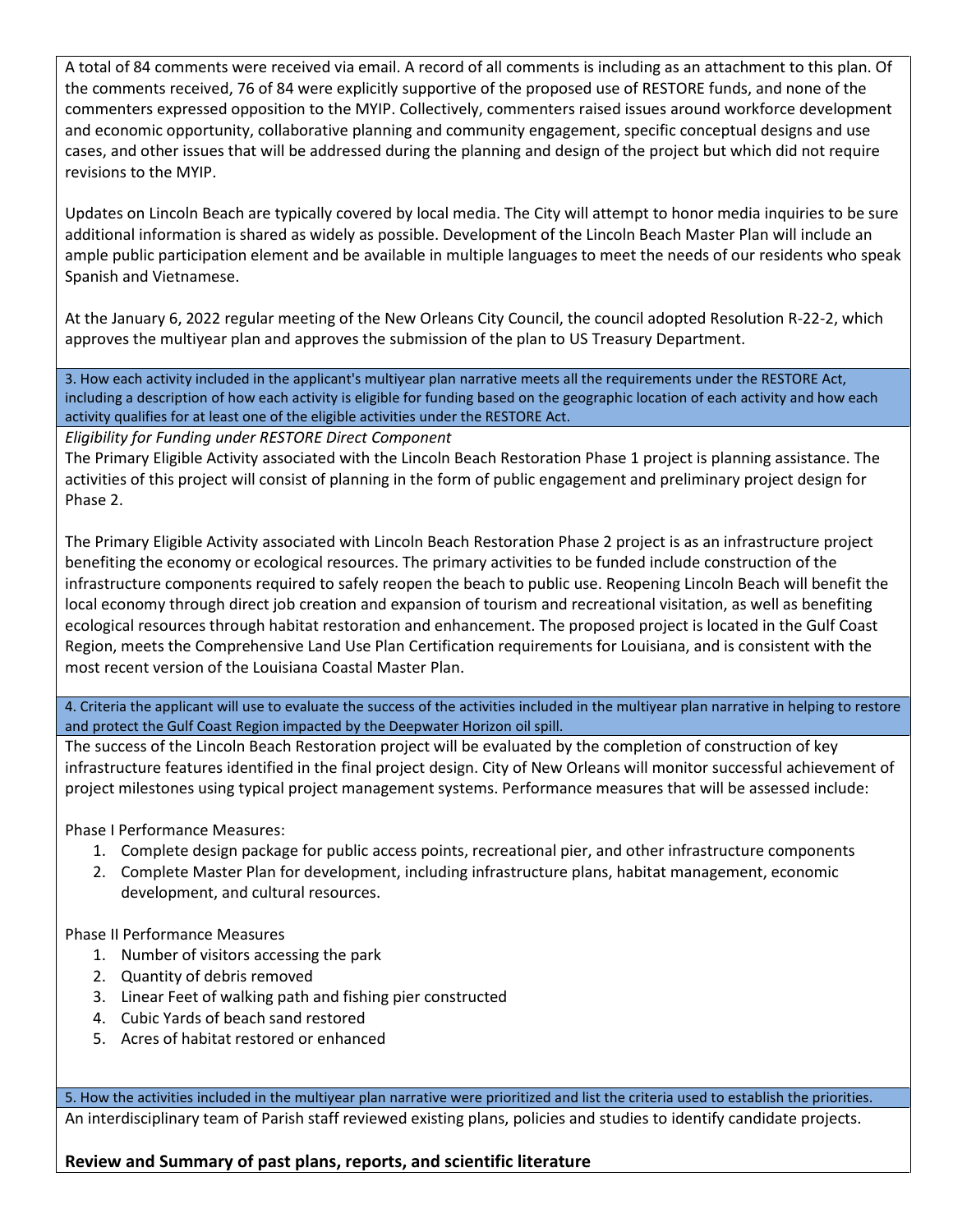#### **Louisiana Master Plan for a Sustainable Coast [2017]**

The Coastal Master Plan sets forth an ambitious path to create a more sustainable coastal Louisiana landscape. The plan provides a list of coastal protection and restoration projects that advances the goals of reducing coastal flood risk, promoting sustainable ecosystems, providing habitats for a variety of commercial and recreational activities coast wide, strengthening communities, and supporting regionally and nationally important business and industry. These projects are developed and prioritized using best available science and engineering, with the latest iteration released in 2017. The Master Plan identifies several projects in Orleans Parish, including marsh creation projects in Bayou Bienvenue, Golden Triangle, and the New Orleans East Land Bridge, as well as maintenance of the Hurricane Storm Damage Risk Reduction System. The projects identified in the Coastal Master Plan serve as the foundation for how the city prioritizes coastal restoration goals in and around New Orleans.

# **Comprehensive Habitat Management Plan for the Lake Pontchartrain Basin [2006]**

This report by the Lake Pontchartrain Basin Foundation provides a selection of goals, strategies and methods based on the collective expertise of natural resource specialists, deemed appropriate to restore and conserve the natural habitats of the Pontchartrain Basin within a 50 to 100 year time frame. The Plan evaluates sub-basin scale, evaluates available data to describe system baselines, sources of ecological impairment, evaluates restoration strategies and provides restoration recommendations.

# **Connecting our City and Coast: A Framework for City of New Orleans Action on Coastal Resilience**

In April 2018, the City of New Orleans released a report, in partnership with the National Wildlife Federation and Tulane Bywater Institute, which outlines recommendations for how the city can best engage and advance coastal protection, restoration, and resilience efforts. The report was the primary product of a coastal workshop in which the city solicited the feedback of over 40 leaders in fields such as academia, advocacy, government, community, and other areas. Recommendations included in the report center around three themes: coordinate with regional partners and across city departments; communicate the rationale for immediate and sustained action; promote equitable solutions that enable our city and region to thrive. Although this document is not an official city strategy, it has served as the foundation for much of the city's coastal program to date, and grounds many of the programs and projects identified in this RESTORE Plan.

# **Orleans Parish Hazard Mitigation Plan**

The Hazard Mitigation Plan present a comprehensive analysis of natural and manmade hazards potentially affecting the City of New Orleans. The HM Plan provides a mechanism for understanding the risks and vulnerabilities of the City, as well as identifying actions that can reduce the risks and potential impacts. Goal #3 of the Hazard Mitigation Strategy, Reduce Risk and Vulnerability to the Natural Environment including wetland restoration and recognition of New Orleans as a Coastal City, includes as action items specific coastal wetland restoration projects identified in the Coastal Master Plan, including restoration of the Golden Triangle Marsh, the Biloxi Marsh Living Shoreline Project, Orleans Land Bridge Shoreline Protection and Marsh Creation Project, and restoration of protective wetlands near Fort Pike. Lake Pontchartrain Fringe Marsh and Shoreline Stabilization

# **Resilient New Orleans**

The *Resilient New Orleans* strategy sets out actions and programs needed to ensure that our city and communities can adapt and thrive in the face of shocks and stresses. The strategy is divided into three components: Adapt to Thrive, Connect to Opportunity, and Transform City Systems. Specifically, this strategy outlines a commitment to advancing coastal protection and restoration, as well as creating a culture of environmental awareness at every stage of life. This document serves as the foundation for much of the city's coastal resilience program and highlights the need for ongoing participation from the City of New Orleans in coastal restoration.

# **Urban Water Plan**

The Greater New Orleans Urban Water Plan outlines a vision for long-term urban water management in the 21<sup>st</sup> century. Improving management of flood and subsidence threats, while creating economic value and enhancing quality of life. The Plan focuses on water within the levees of St. Bernard, Jefferson and Orleans Parishes, and employs a